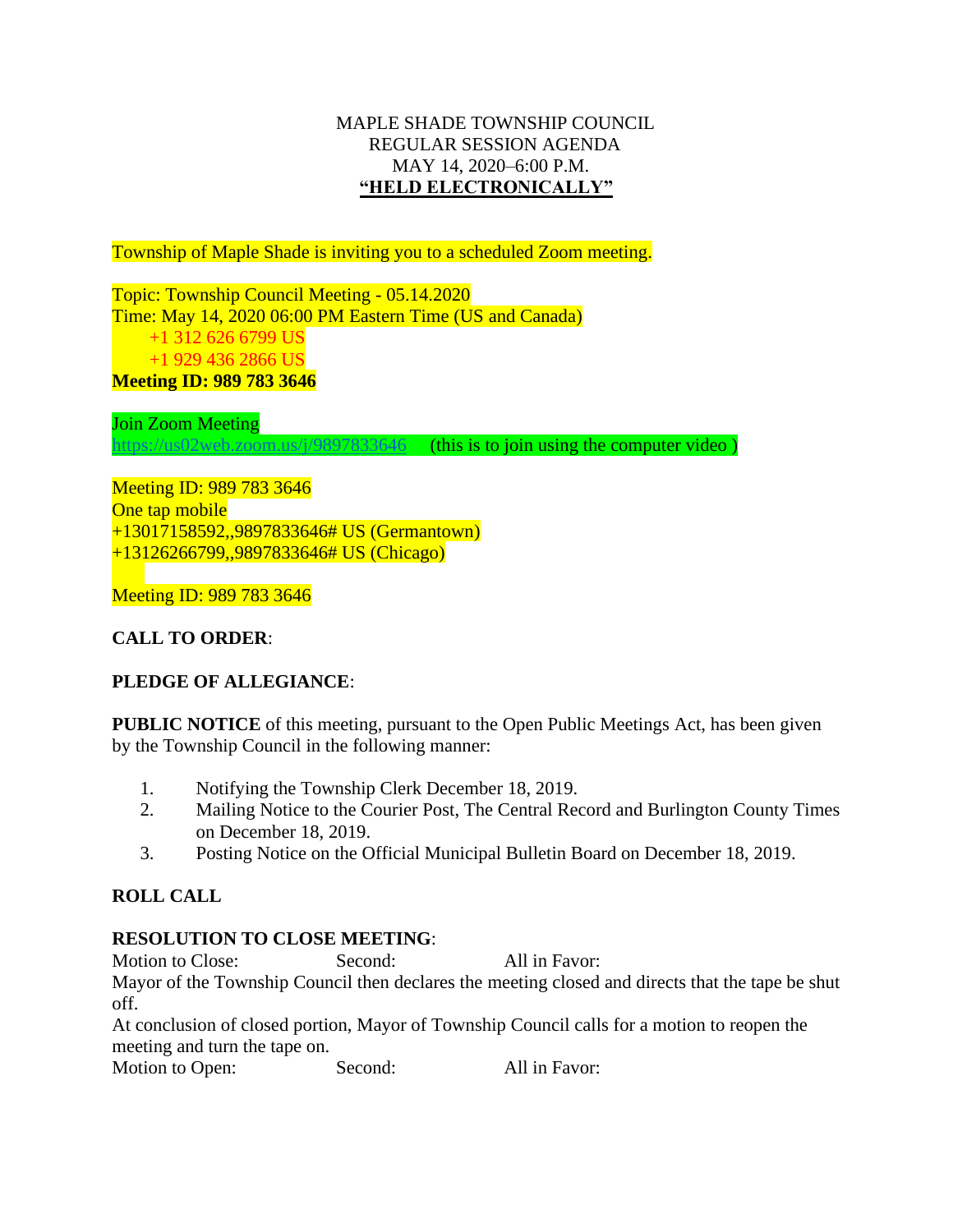# **OPEN BOARD OF HEALTH MEETING**

Reports – Manager Danson Public Participation Motion to Close: Second: Comments: All in Favor: Motion to Adjourn: Second: All in Favor:

### **ORDINANCES – INTRODUCTION AND FIRST READING**

**Ordinance No. 2020-04** An Ordinance Amending the Maple Shade Township Code at Chapter 16 entitled "Fire Department" and Chapter 4-38 entitled "Volunteer Fire Company"

| Motion for Introduction:          | Second: | Comments:                     | Roll Call: |
|-----------------------------------|---------|-------------------------------|------------|
| Date of Publication: May 22, 2020 |         | Public Hearing: June 11, 2020 |            |

#### **ORDINANCES – SECOND READING AND PUBLIC HEARING**

**Ordinance No. 2020-03** An Ordinance to Amend Chapters 160 and 200 of the Maple Shade Township Code with Respect to Sewer and Water Service and Connection Fees

Open Public Hearing Motion to Close: Second: All in Favor Motion to Adopt: Second: Comments: Roll Call:

#### **PUBLIC PORTION (for Consent Agenda Items)**

Motion to Close: Second: All in Favor:

# **CONSENT AGENDA**

**Resolution No. 2020-R-83** Authorize Submission of a Municipal Aid Grant Application and Execution of Grant Agreement with the New Jersey Department of Transportation for MA-2021- Maple Shade Township-00046

**Resolution No. 2020-R-84** Resolution Directing the Tax Collector to Prepare, Complete and Mail Estimated and Reconciled Tax Bills in Accordance with N.J.S.A 54:4-66.3

**Resolution No. 2020-R-85** Amend Contract for 2019 Hydrant Replacement and Approve Final Change Order No. 1 as a Decrease in the Amount of \$10,305.00

**Resolution No. 2020-R-86** Authorize First Amendment to Lease Agreement with Cellco d/b/a/ Verizon Wireless for the Property Known as Block 173, Lot 1.02 (Township Water Tower)

**Resolution No. 2020-R-87** Award Contract for Improvements to Martin Avenue to Command Company, 1318 Antwerp Avenue, Egg Harbour City, NJ in the Amount of \$317,700.00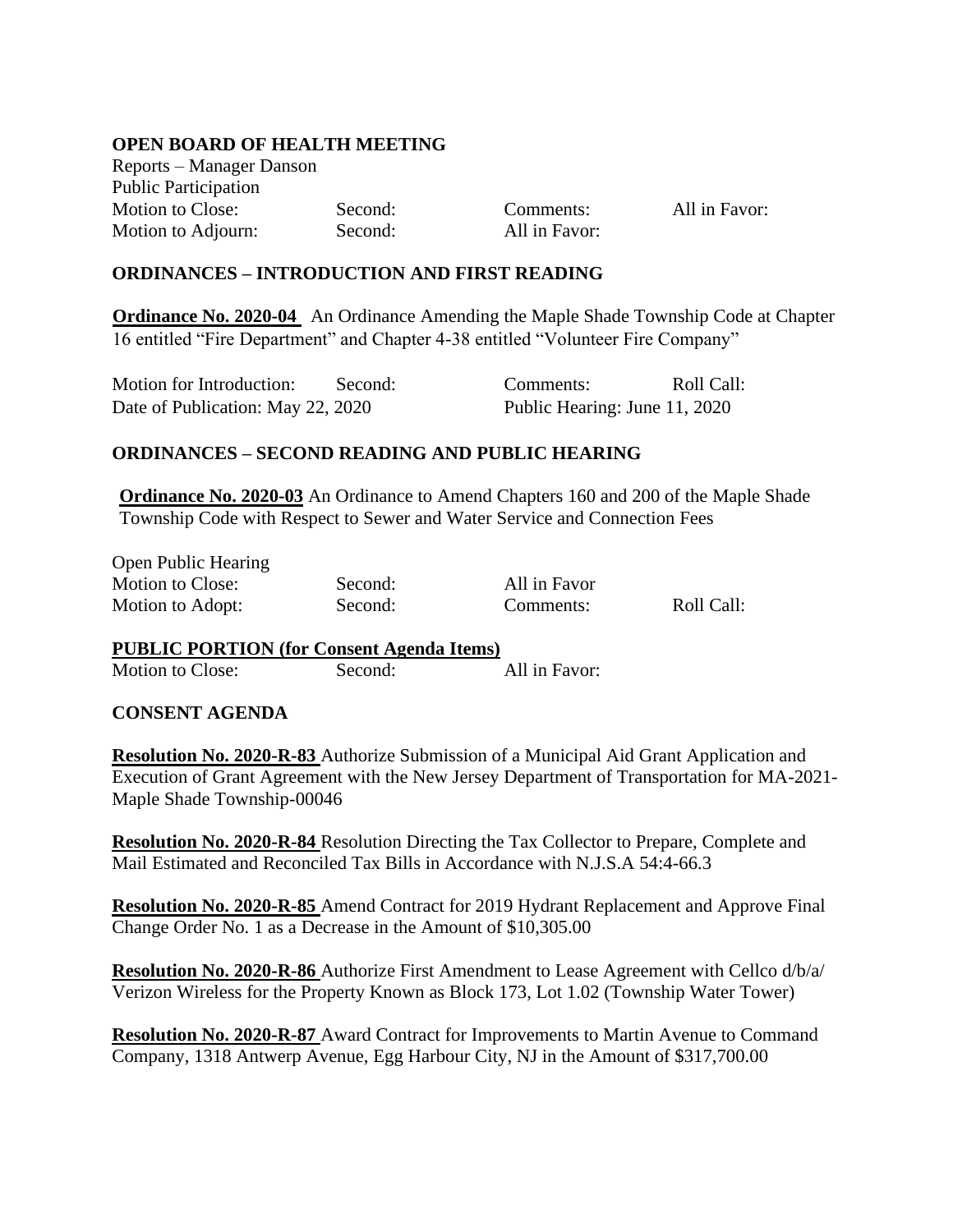**Resolution No. 2020-R-88** Award Contract for Improvements to North Coles Avenue to Lexa Concrete, 11 Commerce Way, Hammonton, NJ in the Amount of \$947,803.95

**Resolution No. 2020-R-89** Resolution Requesting Approval of Items of Revenue and Appropriation – N.J.S.A. 4-87- Drive Sober or Get Pulled Over

**Resolution No. 2020-R-90** Amend Resolution 2020-R-80 Temporarily Prohibiting all Rentals of Hotels, Motels, Guest Houses and Residential Properties

**Resolution No. 2020-R-91** Resolution of the Township of Maple Shade, County of Burlington, State of New Jersey Rejecting Bids for the collection of Residential Solid Waste and Disposal and Authorizing a Rebid for these Services

**Resolution No. 2020-R-92** Resolution Authorizing the Extension of Contract for the Collection and Disposal of Municipal Solid Waste

**Resolution No. 2020-R-93** Resolution Amending Authorized Signatories for all Official Depositories of the Township

**Resolution No. 2020-R-94** Release Performance Bond for Carmax Auto Superstores, Inc, Block 173.04, Lots 10.01 and 10.02

**Resolution No. 2020-R-95** Release Performance Bond for Made for the Shade, LLC (Wawa), Block 193, Lots 1,6,16 &17

**Resolution No. 2020-R-96** Resolution Accepting the Retirement of Darlene Coletti

**Resolution No. 2020-R-97** Resolution Authorizing and Approving Proposal by CME Associates to Provide Engineering Construction Management / Inspection Services for the Martin Avenue and North Coles Avenue Improvements Project at a Cost not to Exceed \$126,500

| Motion to Approve:                                   | Second: | Comments:     | Roll Call: |
|------------------------------------------------------|---------|---------------|------------|
| APPROVAL OF EXPENDITURE LIST<br>Motion to Approve:   | Second: | Comments:     | Roll Call: |
| APPROVAL OF APRIL 2020 MINUTES<br>Motion to Approve: | Second: | Comments:     | Roll Call: |
| PUBLIC PORTION<br>Motion to Close:                   | Second: | All in Favor: |            |

STAFF AND PROFESSIONAL COMMENTS: